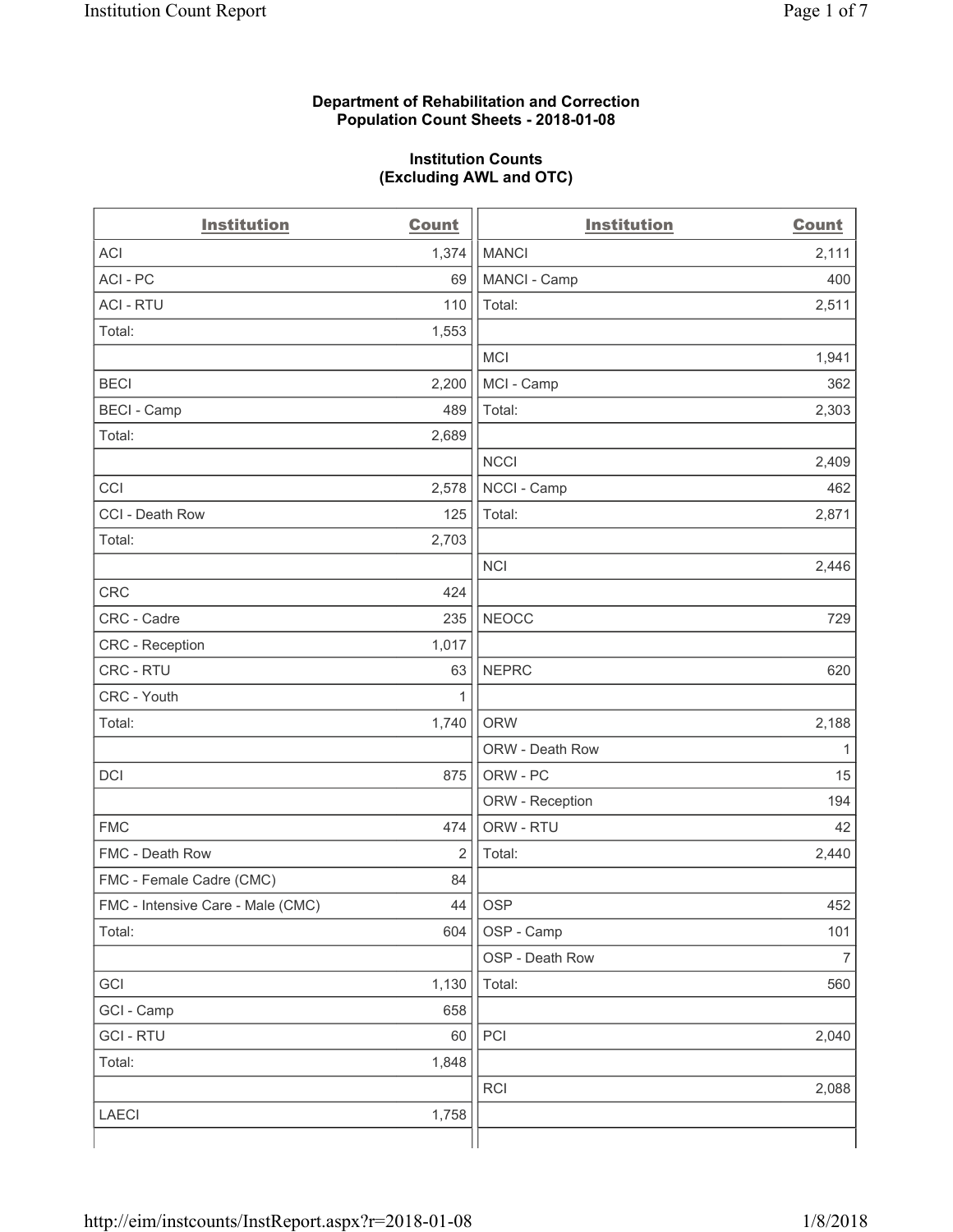|                          |       | <b>RICI</b>    | 2,606                              |
|--------------------------|-------|----------------|------------------------------------|
| LECI                     | 2,205 |                |                                    |
| LECI - Camp              | 155   | SCI            | 1,826                              |
| Total:                   | 2,360 |                |                                    |
|                          |       | <b>SOCF</b>    | 1,179                              |
| LOCI                     | 2,235 | SOCF - RTU     | 48                                 |
|                          |       | Total:         | 1,227                              |
| LORCI                    | 231   |                |                                    |
| LORCI - Cadre            | 134   | <b>TCI</b>     | 981                                |
| <b>LORCI - Reception</b> | 890   | TCI - Camp     | 427                                |
| Total:                   | 1,255 | Total:         | 1,408                              |
|                          |       |                |                                    |
| <b>MACI</b>              | 1,095 | <b>TOCI</b>    | 483                                |
| MACI - Minimum           | 1,249 | TOCI - PC      | 94                                 |
| Total:                   | 2,344 | Total:         | 577                                |
|                          |       |                |                                    |
|                          |       | <b>WCI</b>     | 1,281                              |
|                          |       | <b>WCI-RTU</b> | 34                                 |
|                          |       | Total:         | 1,315                              |
|                          |       |                |                                    |
|                          |       |                | <b>Total Population:</b><br>49,531 |

\* The Total Population includes 30 Offenders with Reason Codes 30 & 31. \*\* The Total Population includes 38 Offenders with Reason Code 0A.

# **Male Population by Security Level (Include AWL and Exclude OTC)**

| <b>Security Level</b>  |                   | <b>Body</b> | <b>AWL</b>     | $(-OTC)$ | <b>Total</b> |
|------------------------|-------------------|-------------|----------------|----------|--------------|
| Total Level 5          |                   | 96          | $\overline{2}$ | 2        | 96           |
| <b>Total Level 4</b>   |                   | 2,358       | 24             | 21       | 2,361        |
| Total Level 3          |                   | 11,555      | 120            | 96       | 11,579       |
| Total Level 2          |                   | 15,874      | 175            | 124      | 15,925       |
| Total Level 1          |                   | 15,397      | 139            | 65       | 15,471       |
| <b>Total Death Row</b> |                   | 136         |                | 0        | 137          |
|                        | <b>Total Male</b> | 45,416      | 461            | 308      | 45,569       |

### **Female Population by Institution (Include AWL and Exclude OTC)**

| <b>Body</b> | <b>AWL</b> | $(-OTC)$ | Tota     |
|-------------|------------|----------|----------|
| 875         |            |          | 877      |
| 21          |            |          | າາ<br>∠∠ |
| 84          |            |          | 85       |
|             |            |          |          |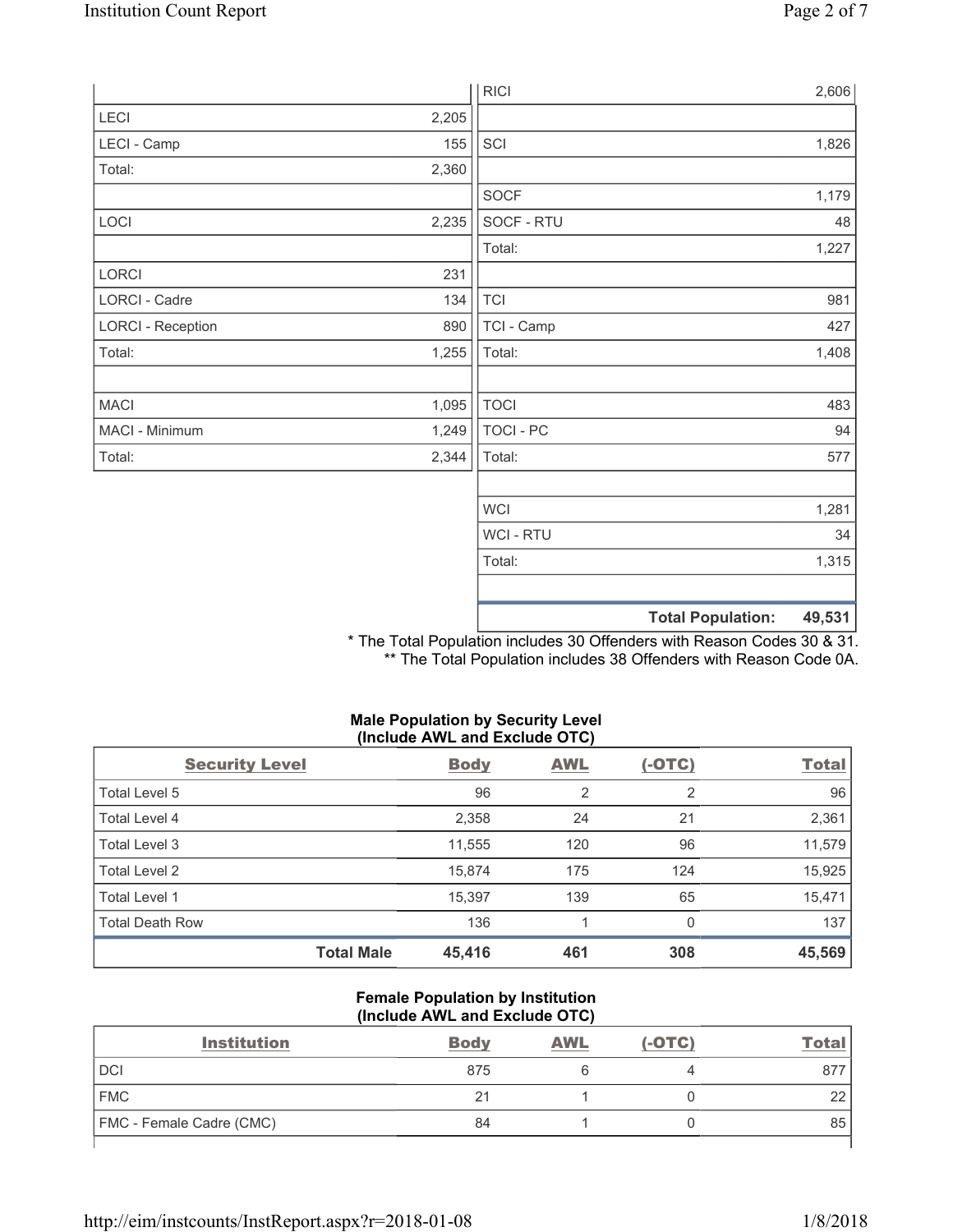| <b>NEPRC</b>           |                          | 619    |                | 5            | 621    |
|------------------------|--------------------------|--------|----------------|--------------|--------|
| <b>ORW</b>             |                          | 2,187  | 28             | 15           | 2,200  |
| <b>ORW - Death Row</b> |                          |        | 0              | 0            |        |
| ORW - PC               |                          | 15     | 0              | <sup>0</sup> | 15     |
| ORW - Reception        |                          | 194    | $\overline{2}$ |              | 195    |
| ORW - RTU              |                          | 42     | 0              | 0            | 42     |
|                        | <b>Total Female</b>      | 4,038  | 45             | 25           | 4,058  |
|                        |                          |        |                |              |        |
|                        | <b>Total Population:</b> | 49,454 | 506            | 333          | 49,627 |

# **Male Population by Institution: Security Level 5 (Include AWL and Exclude OTC)**

| <b>Institution</b>   | <b>Body</b> | <b>AWL</b>  | $(-OTC)$     | <b>Total</b> |
|----------------------|-------------|-------------|--------------|--------------|
| ACI                  |             | $\Omega$    | $\Omega$     |              |
| CRC                  | 2           | 0           | $\Omega$     | 2            |
| LECI                 | 3           | $\Omega$    | $\mathbf{0}$ | 3            |
| LORCI                |             | $\mathbf 0$ | $\mathbf 0$  |              |
| <b>OSP</b>           | 43          |             |              | 43           |
| <b>RCI</b>           |             | O           | n            |              |
| SCI                  |             | $\Omega$    | $\Omega$     |              |
| SOCF                 | 34          |             |              | 34           |
| SOCF - RTU           | 3           | $\Omega$    | $\mathbf{0}$ | 3            |
| <b>TCI</b>           |             | $\Omega$    | $\Omega$     |              |
| <b>TOCI</b>          | 6           | O           | ſ            | 6            |
| <b>Total Level 5</b> | 96          | 2           | 2            | 96           |

# **Male Population by Institution: Security Level 4 (Include AWL and Exclude OTC)**

| <b>Institution</b> | <b>Body</b>    | <b>AWL</b>     | $(-OTC)$     | <b>Total</b> |
|--------------------|----------------|----------------|--------------|--------------|
| ACI                | 9              |                | O            | 10           |
| <b>BECI</b>        | $\Omega$       |                |              | 0            |
| CCI                | $\overline{2}$ | 0              | $\Omega$     | 2            |
| CRC                | 32             | $\overline{2}$ |              | 33           |
| CRC - Reception    | 3              |                |              | 4            |
| CRC - RTU          | 6              | 0              |              | 6            |
| <b>FMC</b>         |                | $\Omega$       |              |              |
| <b>LAECI</b>       | 5              | 0              | 0            | 5            |
| <b>LECI</b>        | 40             | $\mathbf{0}$   | 0            | 40           |
| LOCI               | 11             | $\mathbf{0}$   | <sup>0</sup> | 11           |
| <b>LORCI</b>       | 18             | 5              | 5            | 18           |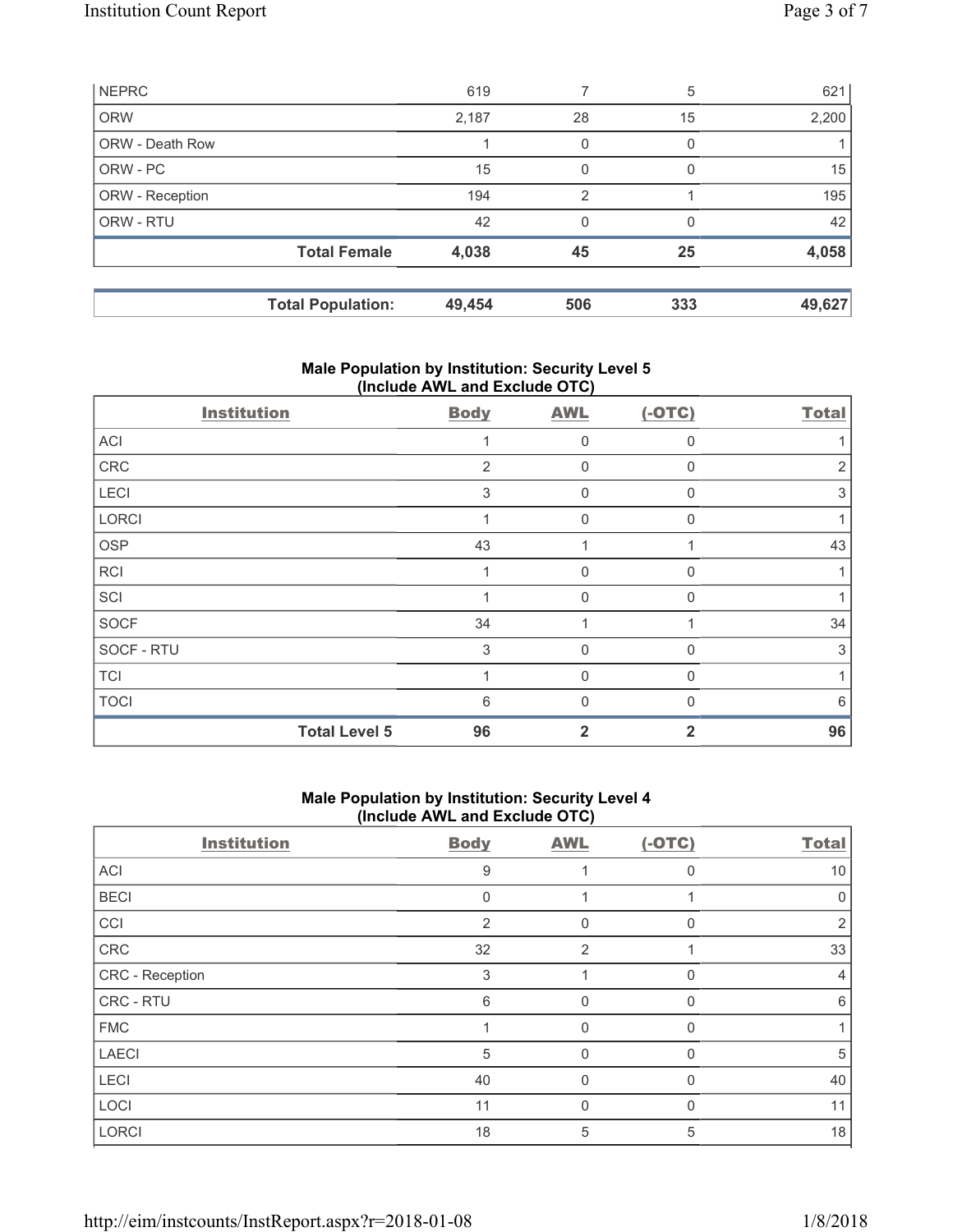|                          | <b>Total Level 4</b><br>2,358 | 24                  | 21                  | 2,361          |
|--------------------------|-------------------------------|---------------------|---------------------|----------------|
| WCI - RTU                | 12                            | $\mathbf 0$         | $\mathsf{O}\xspace$ | 12             |
| <b>WCI</b>               | 16                            | 1                   | 1                   | 16             |
| <b>TOCI - PC</b>         | 19                            | $\mathsf{O}\xspace$ | $\mathsf{O}\xspace$ | 19             |
| <b>TOCI</b>              | 463                           | 1                   | 1                   | 463            |
| TCI - Camp               | 1                             | $\mathsf{O}\xspace$ | $\mathsf{O}\xspace$ | 1              |
| <b>TCI</b>               | $10$                          | 1                   | 1                   | $10$           |
| SOCF - RTU               | 45                            | $\mathsf{O}\xspace$ | $\mathsf{O}\xspace$ | 45             |
| <b>SOCF</b>              | 1,126                         | $\,8\,$             | $\,8\,$             | 1,126          |
| SCI                      | 1                             | $\mathsf{O}\xspace$ | $\mathsf{O}\xspace$ | 1              |
| <b>RICI</b>              | 8                             | $\mathsf{O}\xspace$ | $\mathsf{0}$        | $\,8\,$        |
| <b>RCI</b>               | $\boldsymbol{9}$              | $\mathsf{O}\xspace$ | $\mathsf 0$         | $\hbox{9}$     |
| PCI                      | 1                             | $\mathsf 0$         | $\mathsf{O}\xspace$ | 1              |
| <b>OSP</b>               | 400                           | 1                   | 1                   | 400            |
| NCI                      | 4                             | $\mathsf{O}\xspace$ | $\mathsf{O}\xspace$ | $\overline{4}$ |
| <b>NCCI</b>              | 3                             | $\mathsf{O}\xspace$ | $\mathsf{O}\xspace$ | $\sqrt{3}$     |
| <b>MANCI</b>             | 58                            | $\overline{2}$      | $\overline{2}$      | 58             |
| <b>MACI</b>              | 49                            | $\mathbf 0$         | $\mathsf{O}\xspace$ | 49             |
| <b>LORCI - Reception</b> | $\overline{4}$                | $\mathsf{O}\xspace$ | $\mathsf{O}\xspace$ | 4              |
| LORCI - Cadre            | $\overline{2}$                | $\mathsf{O}\xspace$ | $\mathsf 0$         | $\overline{2}$ |

### **Male Population by Institution: Security Level 3 (Include AWL and Exclude OTC)**

| <b>Institution</b>                | <b>Body</b>    | <b>AWL</b>          | $(-OTC)$    | <b>Total</b>   |
|-----------------------------------|----------------|---------------------|-------------|----------------|
| ACI                               | 15             | 1                   | 1           | 15             |
| ACI - PC                          | $\overline{2}$ | $\pmb{0}$           | $\mathbf 0$ | $\overline{2}$ |
| <b>BECI</b>                       | 0              | 1                   | 1           | 0              |
| CCI                               | 11             | $\mathsf{O}\xspace$ | $\mathbf 0$ | 11             |
| <b>CRC</b>                        | 83             | $\overline{2}$      | 2           | 83             |
| CRC - Cadre                       | 127            | $\mathbf 0$         | $\mathbf 0$ | 127            |
| CRC - Reception                   | 603            | $\boldsymbol{9}$    | 9           | 603            |
| CRC - RTU                         | 46             | $\mathbf 0$         | $\mathbf 0$ | 46             |
| CRC - Youth                       | $\mathbf{1}$   | $\mathbf 0$         | $\mathbf 0$ | 1              |
| <b>FMC</b>                        | 5              | $\mathbf 0$         | 0           | 5              |
| FMC - Intensive Care - Male (CMC) | 2              | $\mathbf 0$         | $\mathbf 0$ | $\overline{2}$ |
| GCI                               | $\overline{2}$ | $\mathbf 0$         | $\mathbf 0$ | $\overline{2}$ |
| LECI                              | 2,155          | 16                  | 13          | 2,158          |
| LOCI                              | 3              | $\mathbf 0$         | $\mathbf 0$ | 3              |
| <b>LORCI</b>                      | 46             | 30                  | 28          | 48             |
| LORCI - Cadre                     | 82             | $\mathbf 0$         | $\mathbf 0$ | 82             |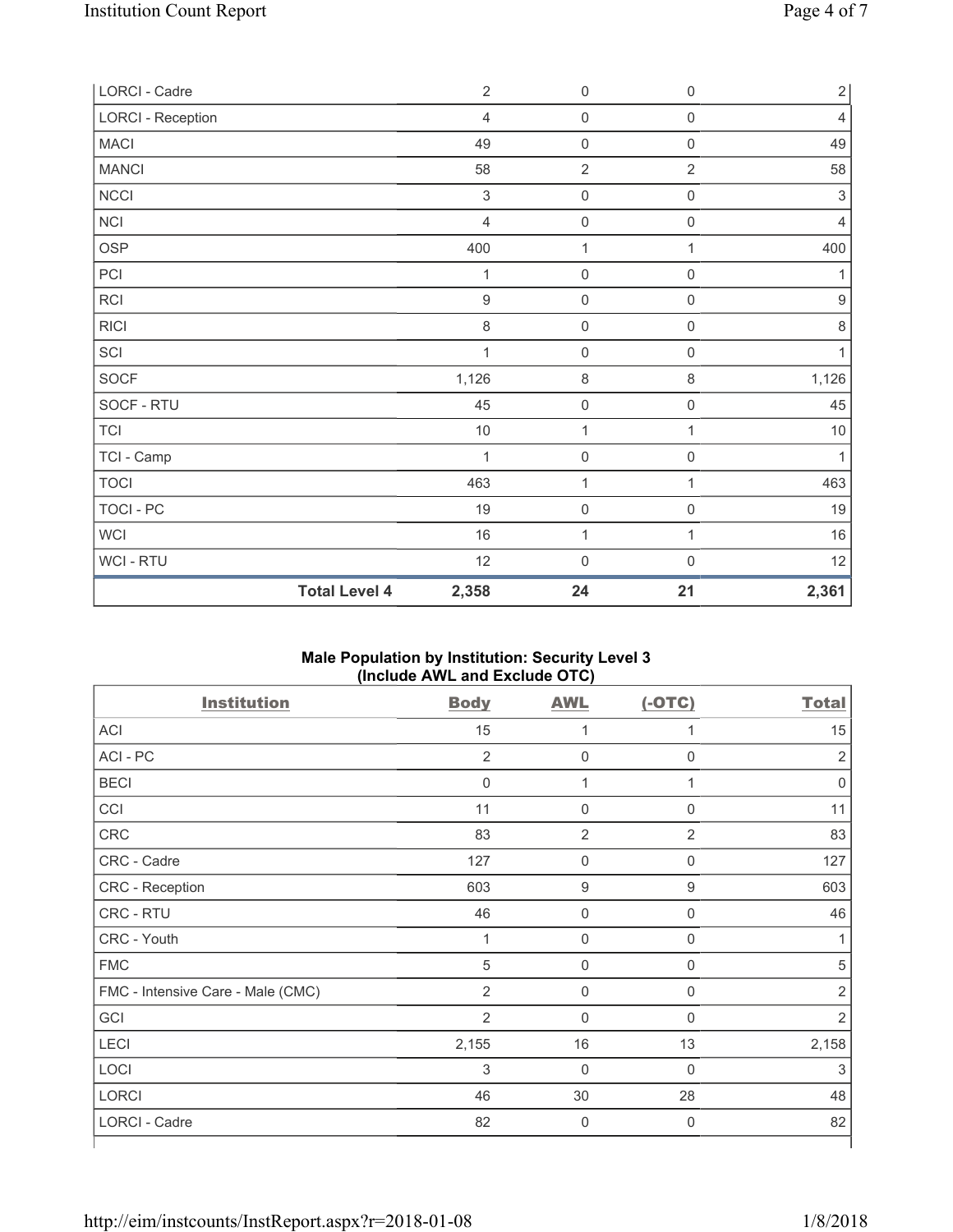| <b>LORCI - Reception</b> |                      | 464     | $\overline{2}$      | 0              | 466    |
|--------------------------|----------------------|---------|---------------------|----------------|--------|
| <b>MACI</b>              |                      | 953     | 5                   | 2              | 956    |
| <b>MANCI</b>             |                      | 2,008   | 19                  | 13             | 2,014  |
| <b>NCCI</b>              |                      | $\,8\,$ | $\mathbf 0$         | $\mathbf 0$    | 8      |
| <b>NEOCC</b>             |                      | 728     | 5                   | 4              | 729    |
| <b>OSP</b>               |                      | 5       | $\mathsf{O}\xspace$ | $\mathbf 0$    | 5      |
| PCI                      |                      | 33      | $\overline{2}$      | 0              | 35     |
| RCI                      |                      | 1,855   | 11                  | 9              | 1,857  |
| <b>RICI</b>              |                      | 1       | $\mathsf 0$         | $\mathbf 0$    | 1      |
| SCI                      |                      | 1       | $\boldsymbol{0}$    | $\mathbf 0$    | 1      |
| <b>SOCF</b>              |                      | 18      | $\boldsymbol{0}$    | $\mathbf 0$    | 18     |
| <b>TCI</b>               |                      | 929     | 4                   | $\overline{2}$ | 931    |
| <b>TOCI</b>              |                      | 14      | $\overline{2}$      | $\overline{2}$ | 14     |
| TOCI - PC                |                      | 75      | $\mathbf 0$         | $\mathbf 0$    | 75     |
| <b>WCI</b>               |                      | 1,261   | 11                  | 10             | 1,262  |
| WCI - RTU                |                      | 19      | 0                   | $\mathbf 0$    | 19     |
|                          | <b>Total Level 3</b> | 11,555  | 120                 | 96             | 11,579 |

## **Male Population by Institution: Security Level 2 (Include AWL and Exclude OTC)**

| <b>Institution</b>                | <b>Body</b>    | <b>AWL</b>          | $(-OTC)$            | <b>Total</b> |
|-----------------------------------|----------------|---------------------|---------------------|--------------|
| <b>ACI</b>                        | 711            | 8                   | 3                   | 716          |
| ACI-PC                            | 65             | $\mathsf{O}\xspace$ | $\mathsf{O}\xspace$ | 65           |
| <b>ACI - RTU</b>                  | 74             | $\mathsf 0$         | $\mathsf{O}\xspace$ | 74           |
| <b>BECI</b>                       | 1,417          | 13                  | $\hbox{9}$          | 1,421        |
| CCI                               | 1,925          | 12                  | $\overline{7}$      | 1,930        |
| <b>CRC</b>                        | 153            | $\sqrt{5}$          | $\sqrt{5}$          | 153          |
| CRC - Cadre                       | 108            | $\mathsf{O}\xspace$ | $\mathsf{O}\xspace$ | 108          |
| CRC - Reception                   | 272            | $\overline{7}$      | $\overline{7}$      | 272          |
| CRC - RTU                         | 10             | 0                   | $\boldsymbol{0}$    | 10           |
| <b>FMC</b>                        | 8              | 1                   | $\mathbf 0$         | 9            |
| FMC - Intensive Care - Male (CMC) | 15             | $\mathsf{O}\xspace$ | $\mathsf 0$         | 15           |
| GCI                               | 501            | 6                   | 4                   | 503          |
| <b>GCI-RTU</b>                    | 49             | $\mathsf{O}\xspace$ | $\boldsymbol{0}$    | 49           |
| <b>LAECI</b>                      | 1,057          | 8                   | 6                   | 1,059        |
| LECI                              | $\overline{4}$ | $\mathsf{O}\xspace$ | $\mathsf{O}\xspace$ | 4            |
| LOCI                              | 1,205          | 10                  | $\overline{7}$      | 1,208        |
| LORCI                             | 106            | 20                  | 19                  | 107          |
| LORCI - Cadre                     | 43             | $\mathsf 0$         | $\mathsf 0$         | 43           |
| <b>LORCI - Reception</b>          | 228            | $\mathbf{1}$        | 1                   | 228          |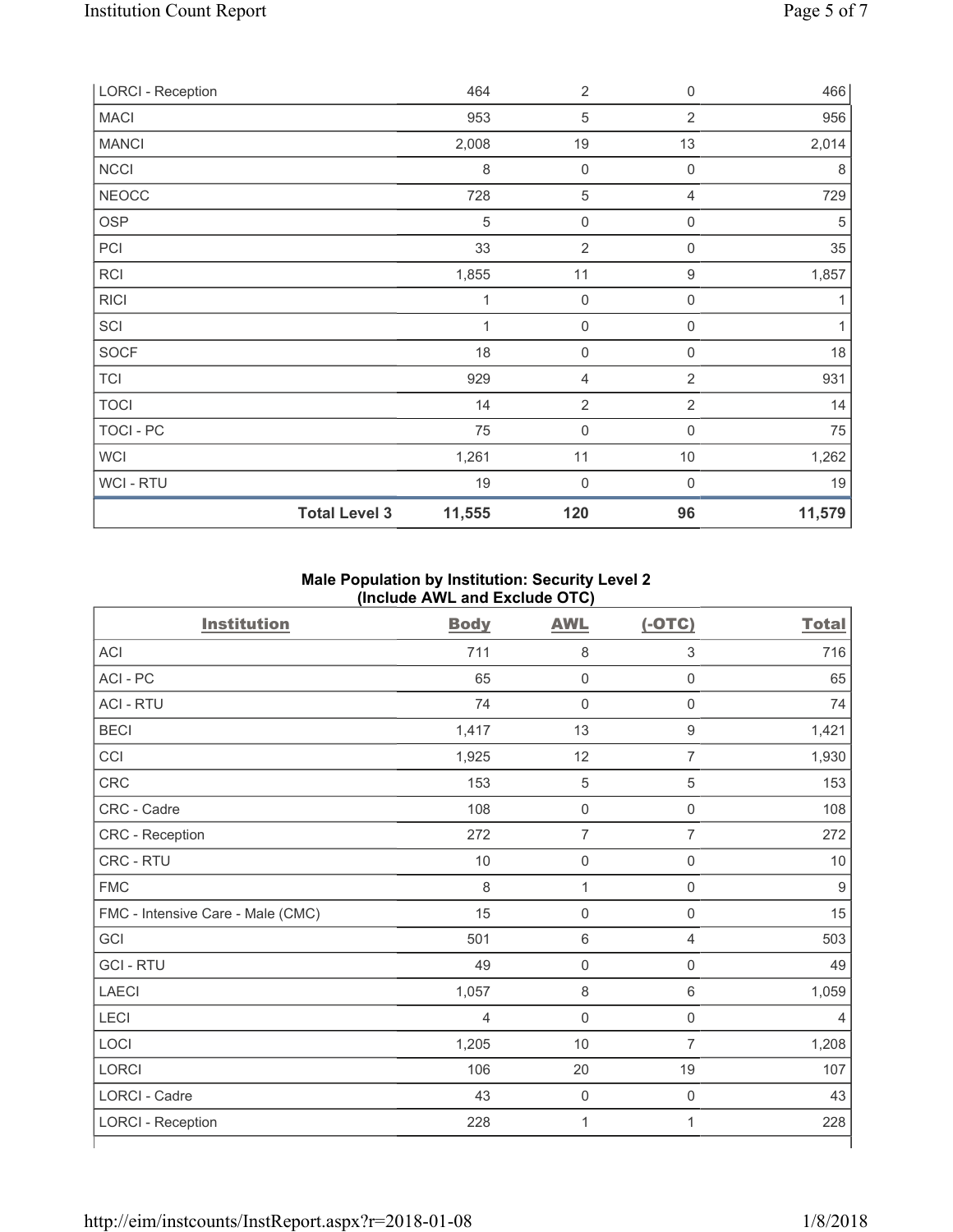| <b>MACI</b>  |                      | 93             | $\sqrt{2}$                | $\sqrt{2}$          | 93                        |
|--------------|----------------------|----------------|---------------------------|---------------------|---------------------------|
| <b>MANCI</b> |                      | 25             | $\mathbf 0$               | $\mathsf{0}$        | 25                        |
| <b>MCI</b>   |                      | 1,497          | $10$                      | $\,6\,$             | 1,501                     |
| MCI - Camp   |                      | 1              | $\mathbf 0$               | $\mathsf{O}\xspace$ | 1                         |
| NCCI         |                      | 1,311          | 12                        | $10$                | 1,313                     |
| NCI          |                      | 1,683          | 18                        | 13                  | 1,688                     |
| <b>NEOCC</b> |                      | 1              | $\mathbf 0$               | $\mathsf{O}\xspace$ | 1                         |
| <b>OSP</b>   |                      | 1              | $\mathbf 0$               | $\mathsf{O}\xspace$ | 1                         |
| PCI          |                      | 739            | $\,$ 5 $\,$               | 0                   | 744                       |
| RCI          |                      | 219            | $\ensuremath{\mathsf{3}}$ | $\overline{2}$      | 220                       |
| <b>RICI</b>  |                      | 1,517          | 22                        | 16                  | 1,523                     |
| SCI          |                      | 828            | 11                        | $\,6\,$             | 833                       |
| SOCF         |                      | 1              | $\mathbf 0$               | 0                   | 1                         |
| <b>TCI</b>   |                      | 1              | $\mathbf 0$               | $\mathsf{O}\xspace$ | 1                         |
| TCI - Camp   |                      | 1              | $\mathsf{O}\xspace$       | $\mathsf{O}\xspace$ | 1                         |
| <b>TOCI</b>  |                      | $\mathsf 0$    | 1                         | 1                   | $\mathsf{O}\xspace$       |
| <b>WCI</b>   |                      | $\sqrt{3}$     | $\mathbf 0$               | $\mathsf{O}\xspace$ | $\ensuremath{\mathsf{3}}$ |
| WCI - RTU    |                      | $\overline{2}$ | $\mathbf 0$               | $\mathsf 0$         | $\overline{2}$            |
|              | <b>Total Level 2</b> | 15,874         | 175                       | 124                 | 15,925                    |

## **Male Population by Institution: Security Level 1 (Include AWL and Exclude OTC)**

| <b>Institution</b>                | <b>Body</b>    | <b>AWL</b>          | $(-OTC)$         | <b>Total</b>   |
|-----------------------------------|----------------|---------------------|------------------|----------------|
| <b>ACI</b>                        | 638            | $\overline{7}$      | 1                | 644            |
| ACI - PC                          | $\overline{2}$ | $\mathbf 0$         | $\mathbf 0$      | $\overline{2}$ |
| <b>ACI - RTU</b>                  | 36             | $\pmb{0}$           | $\boldsymbol{0}$ | 36             |
| <b>BECI</b>                       | 783            | 11                  | $\overline{2}$   | 792            |
| <b>BECI</b> - Camp                | 489            | $\mathbf 0$         | $\mathbf 0$      | 489            |
| CCI                               | 639            | $\mathsf{O}\xspace$ | $\mathbf 0$      | 639            |
| <b>CRC</b>                        | 91             | $\sqrt{3}$          | 3                | 91             |
| CRC - Reception                   | 135            | $\,6\,$             | 5                | 136            |
| CRC - RTU                         | $\mathbf 1$    | $\mathsf{O}\xspace$ | $\boldsymbol{0}$ |                |
| <b>FMC</b>                        | 439            | $\overline{5}$      | $\overline{2}$   | 442            |
| FMC - Intensive Care - Male (CMC) | 27             | $\mathsf{O}\xspace$ | 0                | 27             |
| GCI                               | 627            | $\overline{7}$      | 3                | 631            |
| GCI - Camp                        | 658            | $\mathbf 0$         | 0                | 658            |
| <b>GCI-RTU</b>                    | 11             | $\mathbf 0$         | 0                | 11             |
| <b>LAECI</b>                      | 696            | $\overline{4}$      | 3                | 697            |
| <b>LECI</b>                       | 3              | 1                   | 1                | 3              |
| LECI - Camp                       | 155            | $\Omega$            | 0                | 155            |